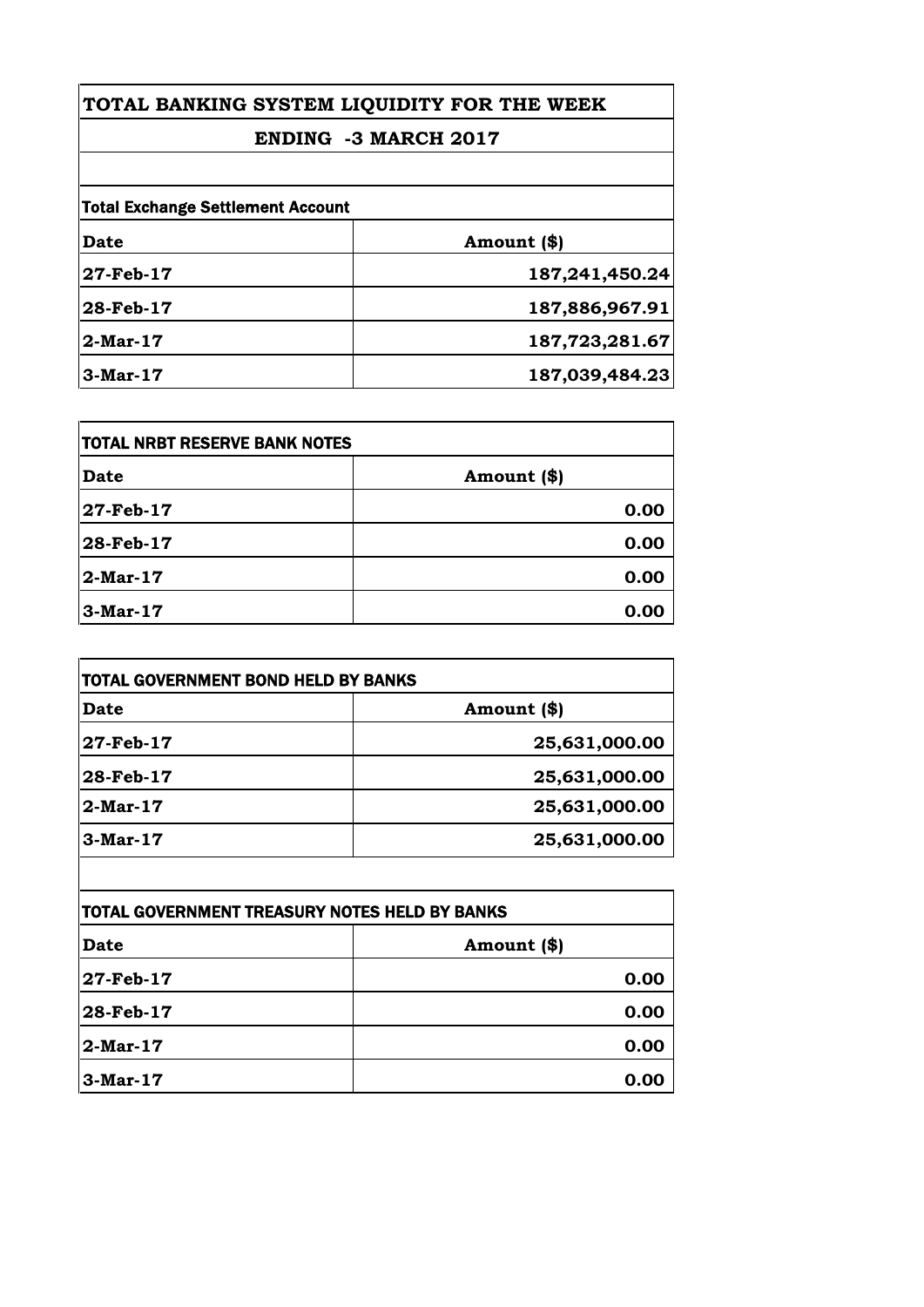# **ENDING -10 MARCH 2017**

| <b>Total Exchange Settlement Account</b> |                |
|------------------------------------------|----------------|
| Date                                     | Amount (\$)    |
| $6$ -Mar-17                              | 186,160,402.35 |
| 7-Mar-17                                 | 186,324,025.96 |
| 8-Mar-17                                 | 186,744,443.72 |
| $9-Mar-17$                               | 187,238,032.21 |
| $10$ -Mar- $17$                          | 187,225,705.45 |

| TOTAL NRBT RESERVE BANK NOTES |             |
|-------------------------------|-------------|
| <b>Date</b>                   | Amount (\$) |
| $6$ -Mar-17                   | 0.00        |
| 7-Mar-17                      | 0.00        |
| 8-Mar-17                      | 0.00        |
| 9-Mar-17                      | 0.00        |
| $10$ -Mar- $17$               | 0.00        |

| Date            | Amount (\$)   |
|-----------------|---------------|
| $6$ -Mar-17     | 25,631,000.00 |
| 7-Mar-17        | 25,631,000.00 |
| 8-Mar-17        | 25,631,000.00 |
| $9-Mar-17$      | 25,631,000.00 |
| $10$ -Mar- $17$ | 25,631,000.00 |
|                 |               |

| TOTAL GOVERNMENT TREASURY NOTES HELD BY BANKS |             |
|-----------------------------------------------|-------------|
| Date                                          | Amount (\$) |
| $6$ -Mar-17                                   | 0.00        |
| 7-Mar-17                                      | 0.00        |
| 8-Mar-17                                      | 0.00        |
| 9-Mar-17                                      | 0.00        |
| 10-Mar-17                                     | 0.00        |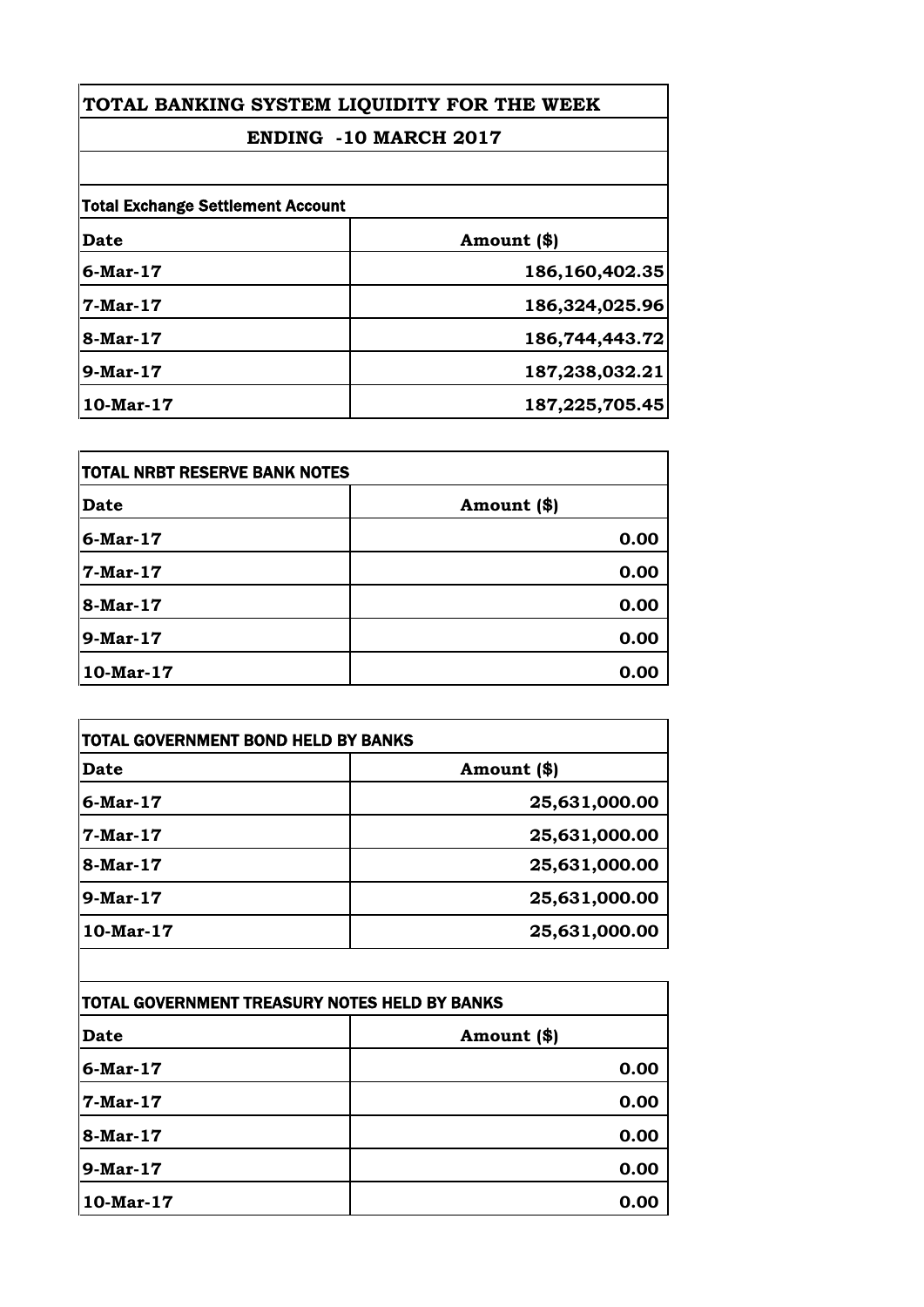# **ENDING -17 MARCH 2017**

| <b>Total Exchange Settlement Account</b> |                |
|------------------------------------------|----------------|
| <b>Date</b>                              | Amount (\$)    |
| 13-Mar-17                                | 187,294,128.48 |
| 14-Mar-17                                | 184,915,878.15 |
| $15$ -Mar- $17$                          | 182,648,299.81 |
| $16$ -Mar- $17$                          | 184,211,011.66 |
| $17-Mar-17$                              | 184,117,899.25 |

| <b>TOTAL NRBT RESERVE BANK NOTES</b> |             |
|--------------------------------------|-------------|
| Date                                 | Amount (\$) |
| 13-Mar-17                            | 0.00        |
| 14-Mar-17                            | 0.00        |
| 15-Mar-17                            | 0.00        |
| 16-Mar-17                            | 0.00        |
| 17-Mar-17                            | 0.00        |

| Date        | Amount (\$)   |
|-------------|---------------|
| $13-Mar-17$ | 25,631,000.00 |
| 14-Mar-17   | 25,631,000.00 |
| 15-Mar-17   | 25,631,000.00 |
| 16-Mar-17   | 25,631,000.00 |
| 17-Mar-17   | 25,631,000.00 |

| TOTAL GOVERNMENT TREASURY NOTES HELD BY BANKS |             |
|-----------------------------------------------|-------------|
| Date                                          | Amount (\$) |
| 13-Mar-17                                     | 0.00        |
| 14-Mar-17                                     | 0.00        |
| 15-Mar-17                                     | 0.00        |
| $16$ -Mar-17                                  | 0.00        |
| 17-Mar-17                                     | 0.00        |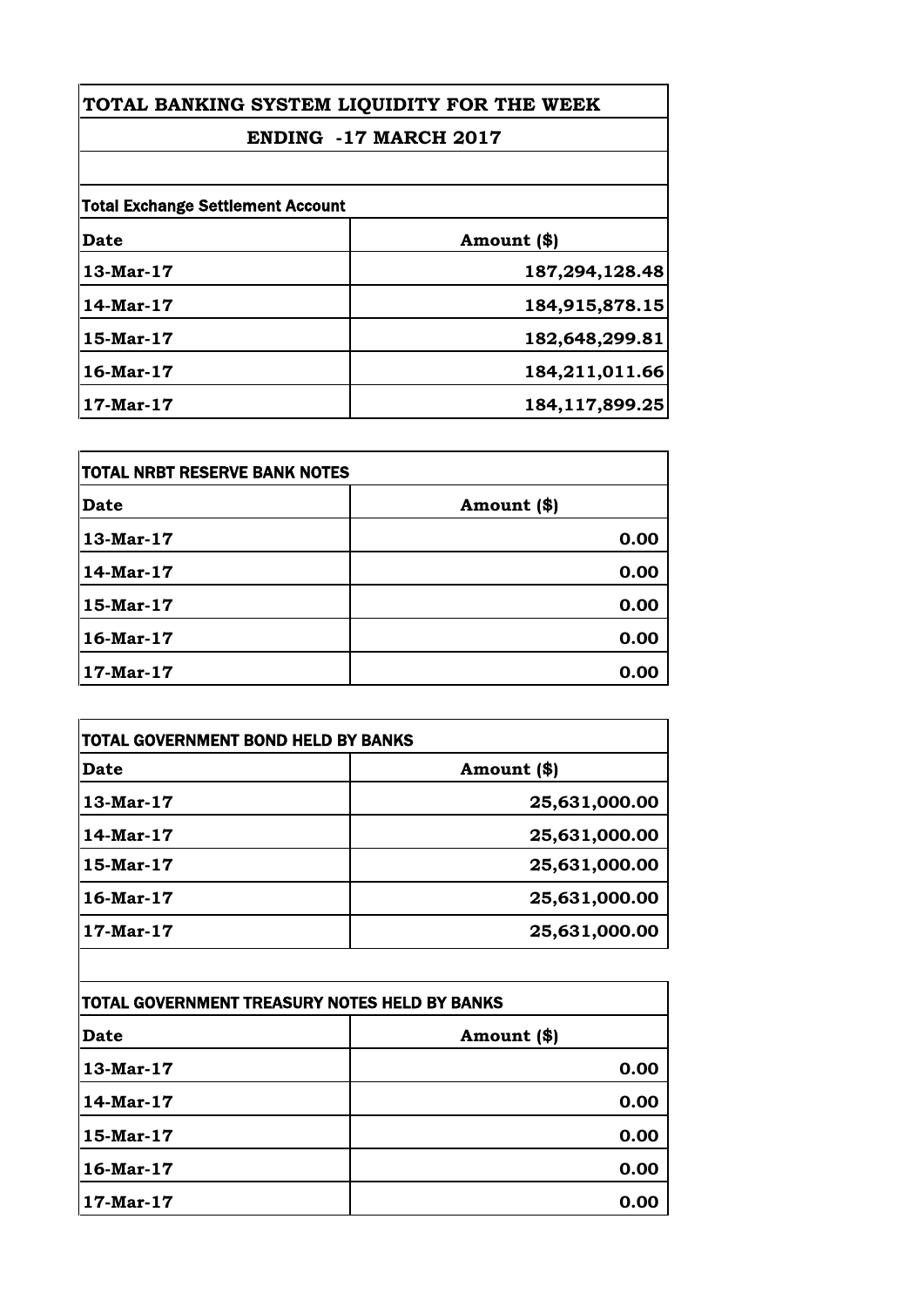#### **ENDING -24 MARCH 2017**

| <b>Total Exchange Settlement Account</b> |                |
|------------------------------------------|----------------|
| <b>Date</b>                              | Amount (\$)    |
| 20-Mar-17                                | 182,433,677.79 |
| 21-Mar-17                                | 180,396,419.94 |
| 22-Mar-17                                | 178,505,202.68 |
| 23-Mar-17                                | 179,967,797.74 |
| 24-Mar-17                                | 179,993,083.92 |

| TOTAL NRBT RESERVE BANK NOTES |             |
|-------------------------------|-------------|
| <b>Date</b>                   | Amount (\$) |
| 20-Mar-17                     | 0.00        |
| 21-Mar-17                     | 0.00        |
| 22-Mar-17                     | 0.00        |
| 23-Mar-17                     | 0.00        |
| 24-Mar-17                     | 0.00        |

| <b>Date</b>  | Amount (\$)   |
|--------------|---------------|
| $20$ -Mar-17 | 25,631,000.00 |
| $21$ -Mar-17 | 25,631,000.00 |
| $22$ -Mar-17 | 25,631,000.00 |
| $23-Mar-17$  | 25,631,000.00 |
| $24$ -Mar-17 | 25,631,000.00 |

| TOTAL GOVERNMENT TREASURY NOTES HELD BY BANKS |             |
|-----------------------------------------------|-------------|
| Date                                          | Amount (\$) |
| 20-Mar-17                                     | 0.00        |
| 21-Mar-17                                     | 0.00        |
| 22-Mar-17                                     | 0.00        |
| 23-Mar-17                                     | 0.00        |
| 24-Mar-17                                     | 0.00        |